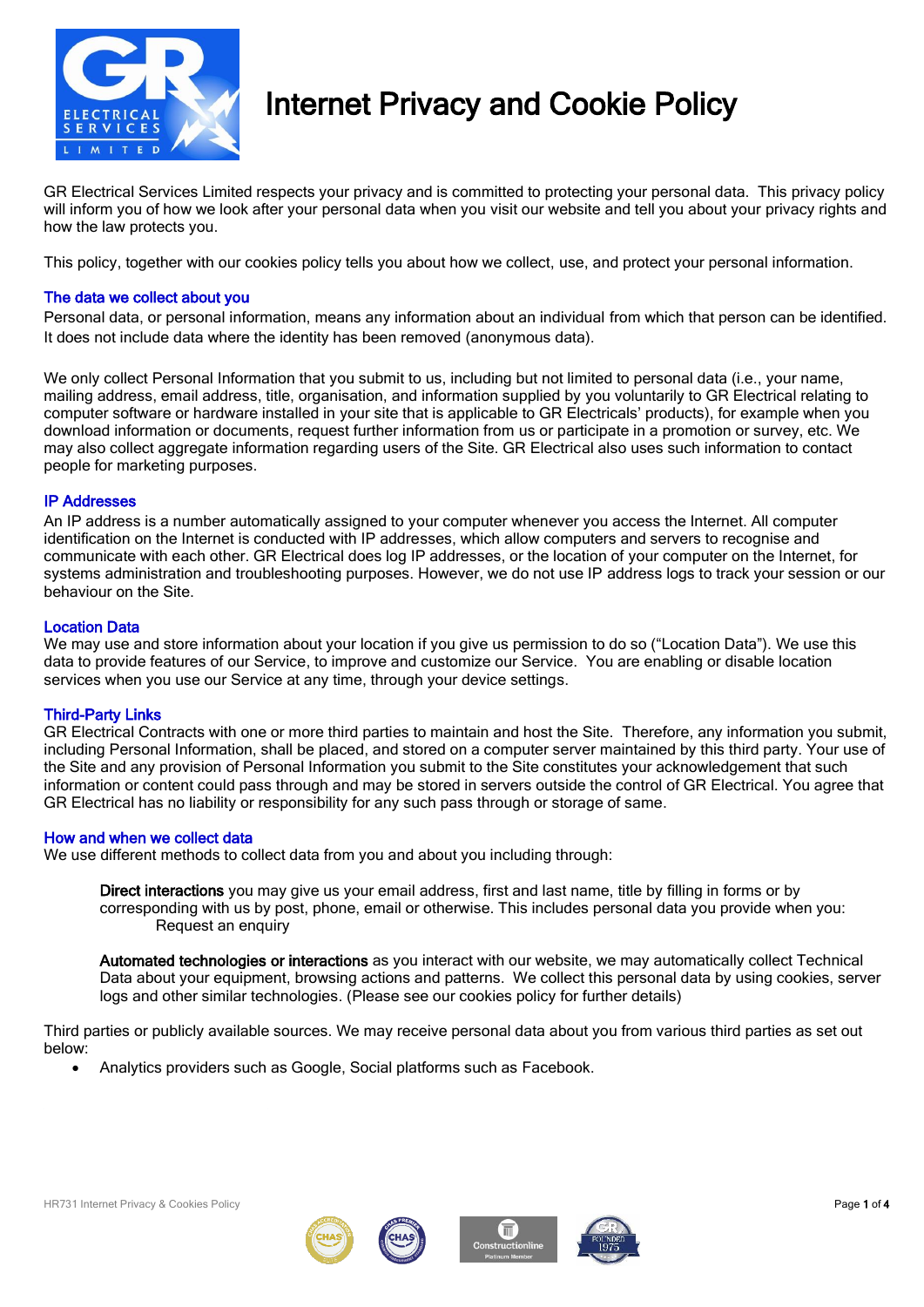

## Google Analytics

Our website use Google Analytics, a web analytics service provided by Google, Inc ('Google).

Google Analytics is a web analytics service offered by Google that tracks and reports website traffic. Google Analytics uses cookies (text files placed on your computer) to help website operators analyse how users use the site. The information generated by the cookie about your use of the website (including your IP address) will be transmitted to and stored by Google on servers in the United States. Google will use this information for the purpose of evaluating your use of the website, compiling reports on website activity for website operators and providing other products relating to website activity and internet usage. Google may also transfer this information to third parties where required to do so by law, or where such third parties process the information on Google's behalf. Google will not associate your IP address with any other data held by Google. For more information on the privacy of Google, please visit Google Privacy & Terms web page: <https://policies.google.com/privacy?hl=en>

## How and why, we use your personal data

We will only use your personal data for the purposes for which we collected it unless we reasonably consider that we need to use it for another reason and that reason is compatible with the original purpose. Please note that we may process your personal data without your knowledge or consent, where this is required or permitted by law. Most commonly, we will use your personal data in the following circumstances:

- To register you for the newsletter: Necessary consent.
- Asking you to take a survey: Necessary for our legitimate interests. To keep our records updated and to study how customers use our services.
- Administration: Where we need to perform the contract, we are about to enter or have entered with you. Also, if you contact us with a query, we may use your personal information to provide you with a response.
- Legal: Where we need to comply with a legal obligation.
- To deliver relevant website content and advertisements: Necessary for our legitimate interests to study how customers use our services, to develop them, to grow our business and to inform our marketing strategy.
- To use data analytics: Necessary for our legitimate interests to define types of customers, to keep our website updated and relevant, to develop our business and to inform our customers.
- To use your IP addresses: Necessary for our legitimate interests to avoid duplicate input and improve the users experience on the website.

You can ask us to stop sending you marketing messages at any time by emailing [sales@gr-electrical.co.uk](mailto:sales@gr-electrical.co.uk)

## Who do we share your information with and how we protect you

Our company is hosted on the Wix.com platform. Wix.com provides us with the online platform that allows us to sell our products and services to you. Your data may be stored through Wix.com's data storage, databases and the general Wix.com applications. They store your data on secure servers behind a firewall.

We require all third parties to respect the security of your personal data and to treat it in accordance with the law. We do not allow our third-party service providers to use your personal data for their own purposes and only permit them to process your personal data for specified purposes and in accordance with our instructions.

We have put in place appropriate security measures to prevent your personal data from being accidentally lost, used, or accessed in an unauthorised way, altered, or disclosed. In addition, we limit access to your personal data to those employees, agents, contractors and other third parties who have a business need to know. They will only process your personal data on our instructions, and they are subject to a duty of confidentiality.

We have put in place procedures to deal with any suspected personal data breach and will notify you and any applicable regulator of a breach where we are legally required to do so.

#### How long will you use my personal data?

We will only retain your personal data for as long as necessary to fulfil the purposes we collected it for, including for the purposes of satisfying any legal, accounting, or reporting requirements.





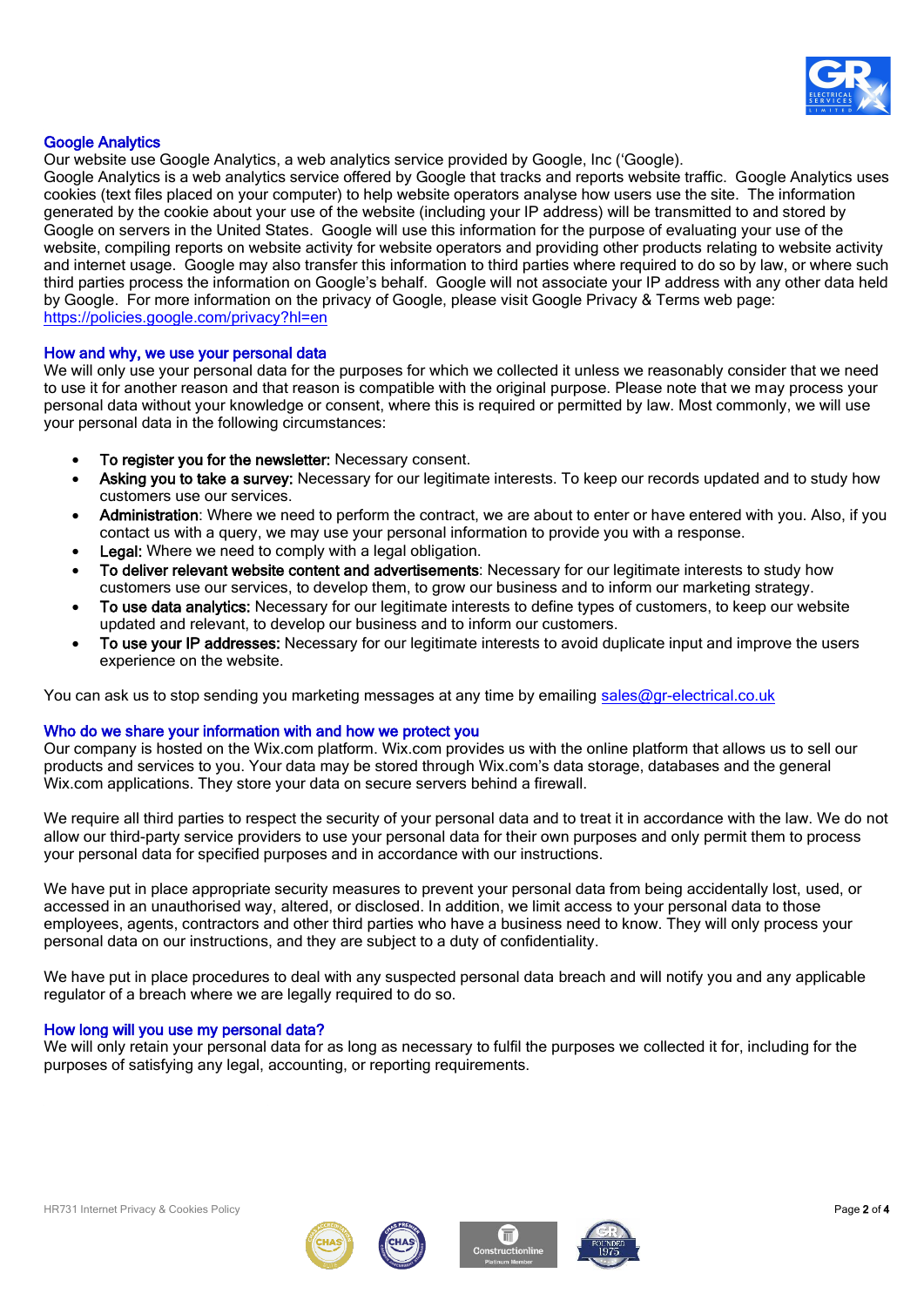

## Controlling your Personal Information

You may choose to restrict the collection or use of your personal information in the following ways

- Whenever you are asked to fill in a form on the website, look for the box that you can click to indicate that you do not want the information to be used by anybody for direct marketing purposes
- If you have previously agreed to us using your personal information for direct marketing purposes, you may change your mind at any time by writing to or emailing us at [sales@gr-electrical.co.uk](mailto:sales@gr-electrical.co.uk)

We will not sell, distribute, or lease your personal information to third parties unless we have your permission or are required by law to do so.

# Cookies Policy

To ensure all features of our website work properly, your computer, tablet or mobile needs to accept cookies. Our cookies don't store your personal information but help us recognise you.

Cookies will automatically be placed on your computer, tablet, or mobile web browser when you visit GR Electrical Services Limited, and your use of our website services signifies your consent to our policy.

We also work with select partners that provide content for our website who will have their own cookie policies.

#### What are cookies?

Cookies are small pieces of data that are stored by your browser on your computer's hard drive. They are typically used to keep track of the settings users have selected and actions they have taken on a site. Cookies are used by websites to help them run smoothly and ensure certain features work properly. Cookies cannot harm or scan your computer for private information stored on your hard drive.

When you visit GR Electrical Services website, cookies will automatically be placed on your computer, tablet, or mobile web browser. You can choose to disable or manage cookies anytime through your browser settings, however, if you do some features on the site may not work properly.

## Types of cookies

- Temporary Cookies: are sometimes called "session cookies" and are only stored on your computer until you close your browser. They help us to remember things you've selected on previous pages, so you don't have to re-enter information.
- Persistent Cookies: These are stored on your browser for a fixed period (for example, 30 days), after which they are deleted. These cookies can help us remember preferences you may have made when returning to our website.

| Cookie Name             | <b>Purpose</b>                                                    | <b>Duration</b> | <b>Cookie Type</b> |
|-------------------------|-------------------------------------------------------------------|-----------------|--------------------|
| <b>XSRF-TOKEN</b>       | Used for Security reasons                                         | Session         | Essential          |
| hs                      | Used for Security reasons                                         | Session         | Essential          |
| svSession               | Used in connection with user login                                | 2 years         | <b>Essential</b>   |
| SSR-caching             | Used to indicate the system from which the site was<br>rendered   | minute          | Essential          |
| wixCIDX                 | Used for system monitoring/debugging                              | 3<br>Months     | Essential          |
| wix browser sess        | Used for system monitoring/debugging                              | Session         | Essential          |
| Consent-policy          | Used for cookie banner parameters                                 | 12<br>months    | Essential          |
| smSession               | Used to identify logged in site members                           | Session         | Essential          |
| TS*                     | Used for security and anti-fraud reasons                          | Session         | Essential          |
| bSession                | Used for system effectiveness Measurement                         | 30<br>minutes   | Essential          |
| Fedops.logger.sessionId | Used for stability/effectiveness measurement                      | 12<br>months    | <b>Essential</b>   |
| wixLanguage             | Used on Multilingual websites to save user<br>language preference | 12<br>Months    | Functional         |

## Cookies we use